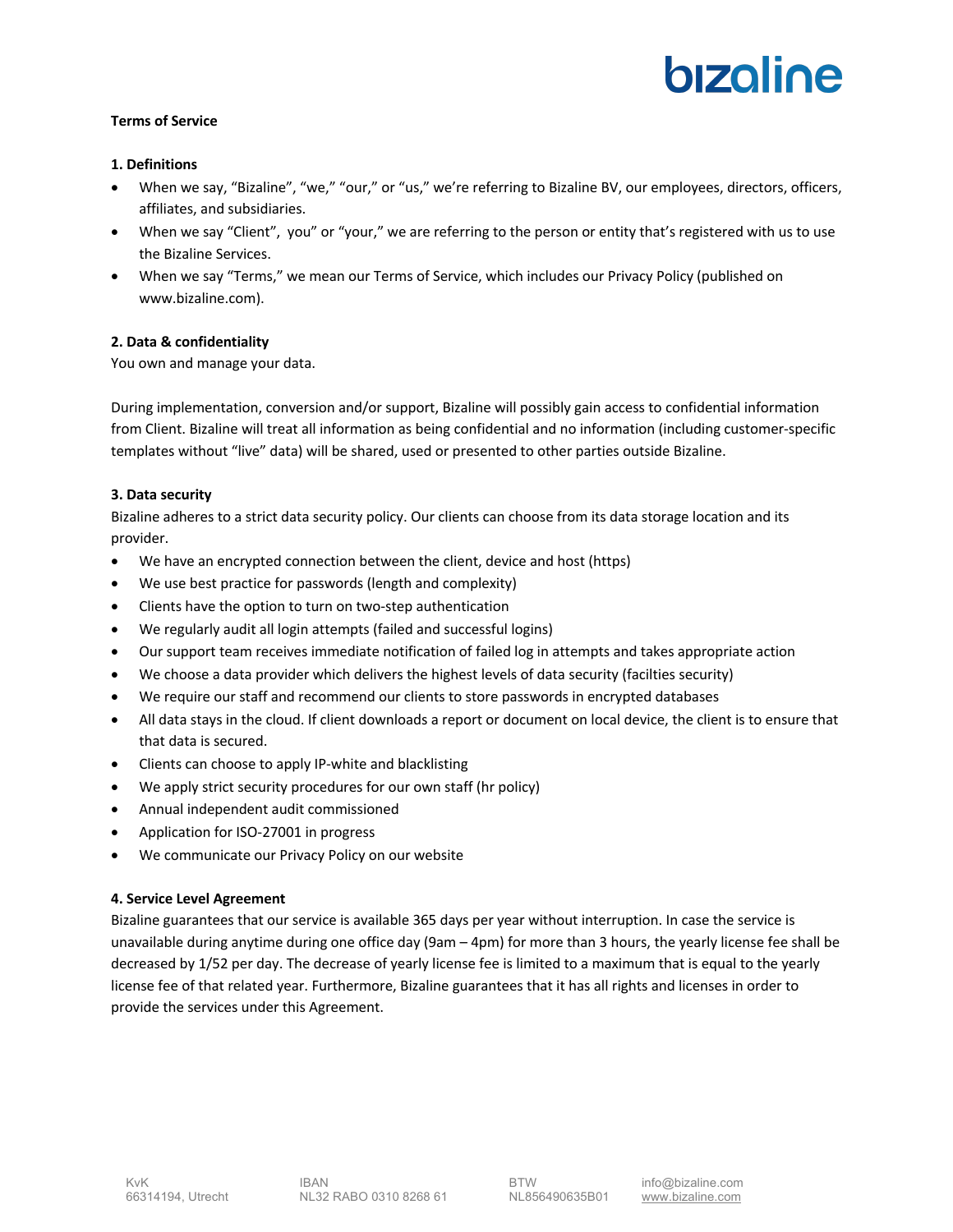# bizoline

### **5. Support**

The license fee secures access to phone and email support. Bizaline will supply support to a fair extent during office hours (9am – 5pm) to a limited number of employees in Customer's organization. Our support team is available (at least within 1 hour) through online messages in our software, by email and phone.

### **6. Updates & upgrades**

Customer is informed about and agrees to that Bizaline is under constant development due to the continuous improvement and user feedback in general. New releases are communicated in a timely manner to the administrators with our clients. Any upgrades are provided to our clients free of charge. Maintenance activities are carried out after office hours, in order to maximise performance levels.

Development costs will be added if Customer requires development outside the scope of this contract. Examples can be: developing new reports. No development will be initiated without a written accept from Customer.

## **7. Intellectual Property**

We own Bizaline and our Services. You may not copy, reproduce, alter, modify, resell, mirror, or create derivative works of Bizaline, our Services, or our content on Bizaline without our written permission.

### **8. Passwords and Accounts**

Clients will maintain a responsible password policy.

### **9. Communication**

Bizaline requires the client to assign a minimum of one employee/"superuser" to be available and responsible for the administrator role in the contract period. This person will act as the central communication hub between Bizaline and Client's other employees so that the load on Bizaline's support systems is minimized (see also "support").

### **10. Contract period**

Should the contract not be re-negotiated before the end of the contract period, the contract will automatically renew for 1 year at a time.

### **11. Termination**

The contract can be terminated by the Client at any time – although prepaid fees will not be returned if the contract is terminated by Client.

In the event of cancellation or termination we can execute our data transfer procedure to assure clients keep access to their data. Once this procedure has been completed and signed off by the client, your account will be disabled.

In the event of business discontinuity Bizaline will make the necessary arrangements so that our clients keep access to the source code and can continue to use the service.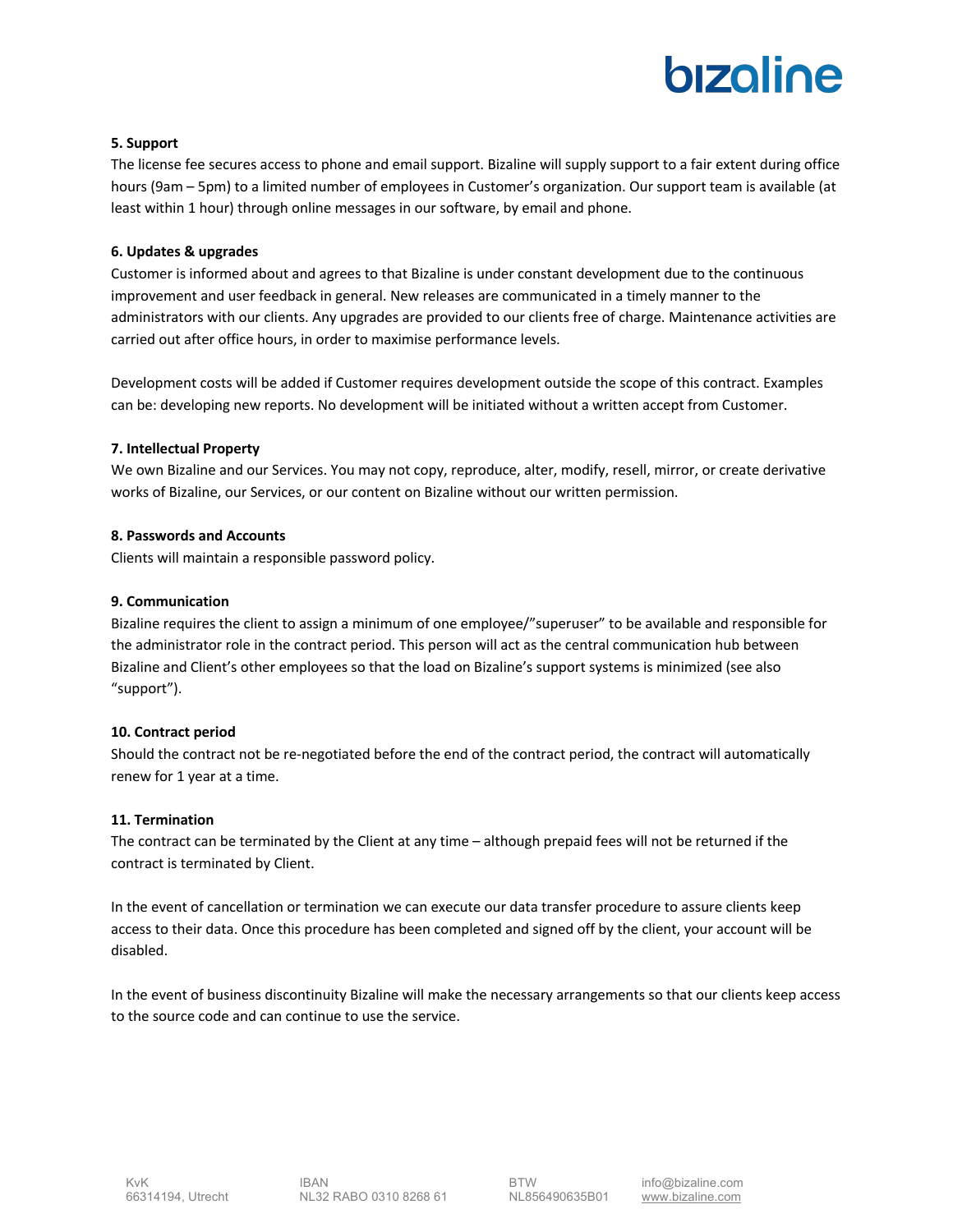# bizoline

### **12. Fees & Payment Terms**

Our license fees are charged per calendar year and these yearly fees will be charged proportionally for the running year's remaining period. The subscription fee will be invoiced in advance as soon as Client is set up in our systems and is able to use the tool.

We reserve the right to change service fees with RPI annually upon thirty (30) days notice. Such notice will be provided before  $1<sup>st</sup>$  December as part of the annual contract renewal.

### **13. Cancellation and Termination**

Our clients reserve the right to terminate their annual contract at renewal, with a two-week notice period. You are solely responsible for the proper cancellation of your account. You may cancel your account by sending an email to info@bizaline.com.

### **14. Indemnification**

You agree to indemnify and hold us harmless from any and all demands, loss, liability, claims or made against us by any third party due to or arising out of or in connection with your use of Bizaline. In the event that Bizaline performance below the levels indicated in the SLA we take corrective actions as specified, bespoke SLA agreements may apply.

### **15. Limitation of Liability**

You assume full responsibility for and we disclaim liability to you for any damages. If, notwithstanding the other provisions of the Terms, we are found to be liable to you for any damage or loss which arises out of or is in any way connected with your use of our Services, our liability shall not exceed what you paid us for the Services in the previous month. Some jurisdictions do not allow limitations of liability, so the foregoing limitation may not apply to you.

### **16. Governing Law; Dispute Resolution**

You agree that all matters relating to your access to or use of Bizaline, including all disputes, will be governed by the laws of the Netherlands without regard to its conflicts of laws provisions. Any claim under these Terms of Use must be brought within one (1) year after the cause of action arises, or such claim or cause of action is barred.

No recovery may be sought or received for damages other than out-of-pocket expenses, except that the prevailing party will be entitled to costs and attorneys' fees. In the event of any controversy or dispute between us and you arising out of or in connection with your use of the Websites or Services, the parties shall attempt, promptly and in good faith, to resolve any such dispute. If we are unable to resolve any such dispute within a reasonable time (not to exceed thirty (30) days), then either party may submit such controversy or dispute to mediation. If the dispute cannot be resolved through mediation, then the parties shall be free to pursue any right or remedy available to them under applicable law.

### **17. Force Majeure**

You agree that we are not liable for any delays or failure in performance of any part of the Services, from any cause beyond our control.